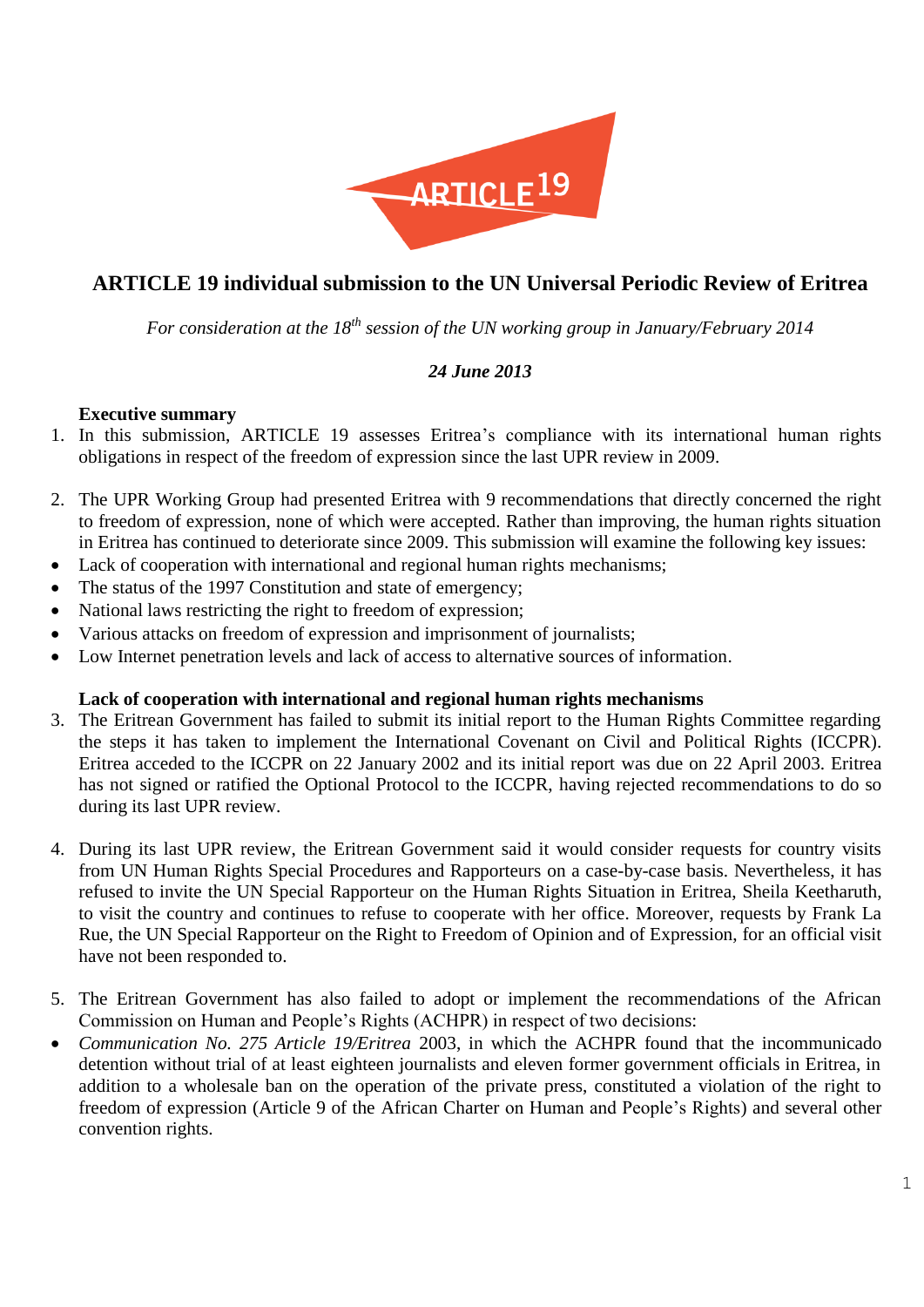*Communication No. 250 2002 Liesbeth Zegveld and Mussie Ephrem/Eritrea*, in which the ACHPR affirmed that the right to freedom of expression may not be derogated from on the basis of an emergency or "special circumstance". The incommunicado detention of 11 former government officials without charge or trial was found to be a violation of the right to freedom of expression, the right to liberty and the right to a fair trial.

# **Status of the 1997 Constitution and State of Emergency**

- 6. Implementation of the 1997 Constitution is uncertain due to a continuing State of Emergency in Eritrea.
- 7. Following the UPR review in 2009, the Eritrean Government noted that the 1997 Constitution is the supreme law of the land and the Government is implementing it, including the holding of democratic elections at the local, sub-regional and regional levels. It committed to hold national elections once the threat to national security and the country's sovereignty is irrevocably removed.
- 8. However, national security concerns have continued to be used to prevent the holding of elections and the status of the 1997 Constitution and its Bill of Rights remains uncertain.

# **National laws restricting freedom of expression**

- 9. At its last UPR, the Eritrean Government committed to work on developing its press laws and regulations consistent with the values, traditions, cultural practices and national interest of Eritrea. Nevertheless, no media law reform has taken place and there is still no free or privately owned press operating in Eritrea.
- 10. The Press Proclamation No. 90/1996 continues to regulate professional journalism and the operation of the mass media in Eritrea. While it claims to protect freedom of expression and guarantees against censorship, numerous articles of the Proclamation are against internationally accepted standards on freedom of expression, including:
- A restrictive definition of "journalist" is adopted, and journalists are required to register with the government (Article 3).
- The State is entitled to own media (Article 4(3)), and is afforded a monopoly over radio and television broadcasting (Article  $4(1)(d)$ ).
- Blanket derogations from the right to freedom of expression, including the emergency power to rescind the Press Proclamation, are provided where the country or part of it is "faced with a danger" threatening public order, security and general peace caused by war, public rebellion or public disorder or by a natural disaster (Article  $4(1)(c)$ ).
- The government prescribes the objectives of the press (Article  $4(2)$ ). The press is required to work "to realize national objectives" and to "develop public control" and "constructive criticism" by "affirmatively contributing to the clarification of ideas helpful to the organs of government in rendering solutions" (Article 4(2)(e)). The media is expected to enrich and deepen the "national tradition" and "work for national unity" Article 4(2)(d)).
- Journalists are put under a duty not to "distort information" or "disseminate unverified information", and not infringe upon broad and undefined concepts, including: "supreme national interests", "division", and "dissension" (Article 5(2)).
- Permission must be sought from the government to print newspapers (Article 7(2), Article 9). The government is given full discretion to deny permission to those requesting it and is not required to give reasons (Article 7(3)), although a right of appeal to the courts is available.
- The import or export, lease, sale, reproduction, display or distribution of artistic goods such as films, cinema, tape cassettes or videocassette without a permit from the ministry is prohibited (Article 8).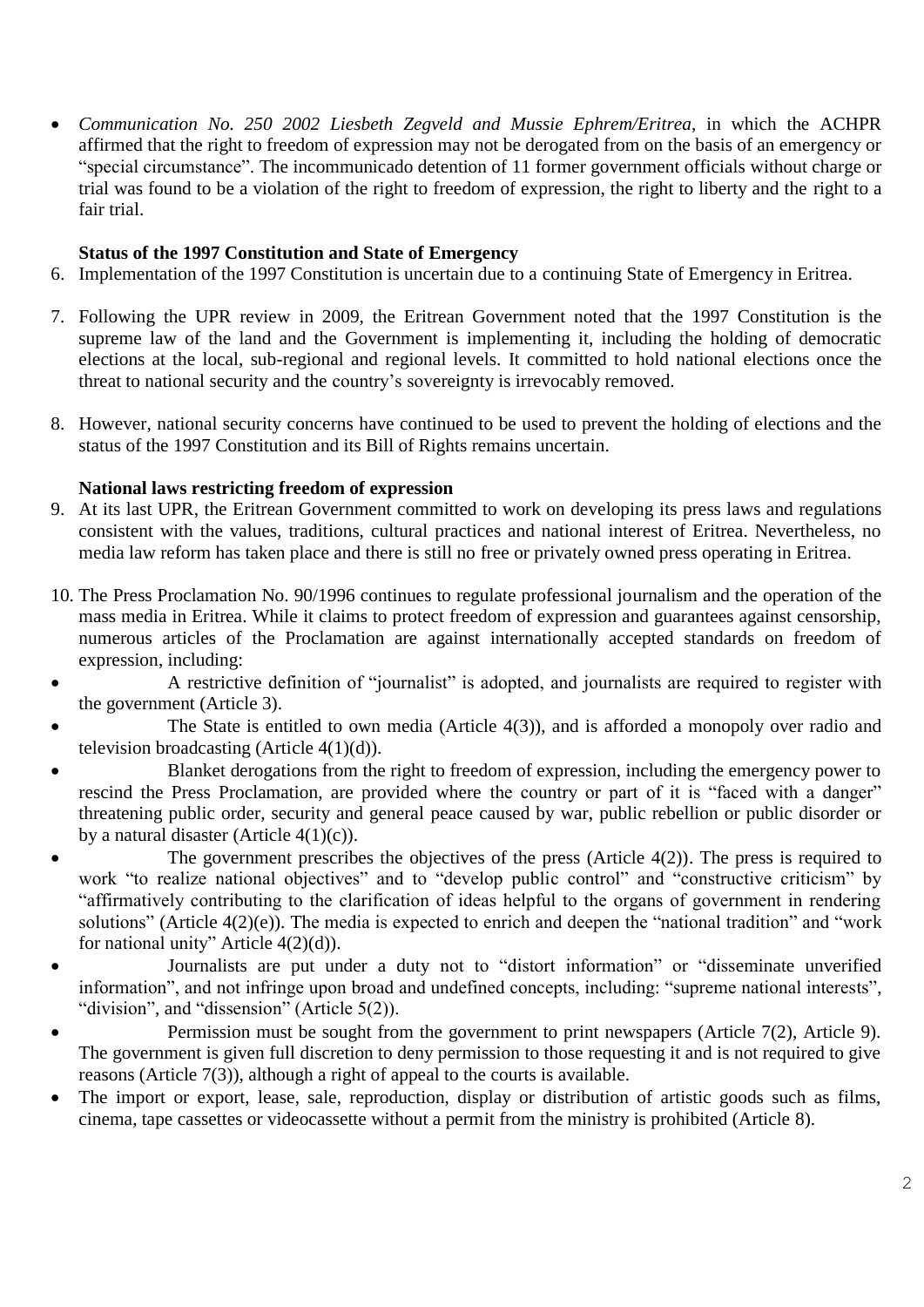- Foreign correspondents for newspapers based outside of Eritrea require a permit from the Ministry of Information, which may be refused at their discretion (Article 9).
- Any newspaper licensed to operate in Eritrea must provide two copies of every issue to the Ministry of Information, free of charge (Article 13).
- There are broad content restrictions on matters the press may disseminate (Part V), including: "any matter which vilifies or belittles humanitarian and religious beliefs"; "inaccurate information and news intentionally disseminated to influence economic conditions, create commotion and confusion and disturb general peace"; "shapes, pictures and maps of Eritrean territory"; "any document or secret information on the supreme interest of the nation and people"; information that "incites religious and sub-national differences, promotes the spirit of division and dissension among the people, vilifies the Eritrean people's tradition of struggle" among others.
- Newspapers that fail to provide the right of reply to "incorrect news or information" may be fined (Article  $15(7)$ ).
- Foreign investment in the media is prohibited (Article 7(8)).
- 11. The Criminal Code includes extensive content-based restrictions that illegitimately restrict freedom of expression:
- Defamation and calumny are criminalised under Articles 580(1) and 580(2) respectively. Article 580(3) also makes "insulting behaviour or outrage" a criminal offence, with no defences specified. Penalties include fines and imprisonment for between one and six months, depending upon the perpetrator's intent. Article 586 provides for aggravated sentences where offences against honour or reputation are committed against a public servant in the discharge of his duties. In addition to these general provisions on defamation, Article 256 specifically protects the "Emperor" or the constitutional authorities from "injury".
- Extensive provisions on treason and national include "high treason" (Article 261); "attacks on the independence of the state" (Article 259), and "impairment of the defence powers of the state" (Article 260). These provisions are among those used to silence dissent and insulate itself from criticism.
- 12. Article 7 of the Proclamation to Determine the Administration of Non-governmental Organisations No. 145/2005 provides that "the activities of every NGO shall be limited to relief and/or rehabilitation works." All such works must be in conjunction with and subject to the approval of the relevant government ministry. The Proclamation has the effect of prescribing the issues that NGOs can work on, outlawing human rights advocacy as well as oppositional political activities.

# **Attacks on freedom of expression and imprisonment of journalists**

- 13. The Eritrean Government did not make any commitments during its last UPR review regarding releasing imprisoned journalists. It also did not respond to questions on the fate of journalists and human rights defenders in detention.
- 14. 18 journalists and 11 former government officials (part of a collective known as "the group of 15") arrested and detained in 2001 ostensibly on national security grounds are still officially unaccounted for and their whereabouts unknown.
- 15. It was reported in August 2012 that eight of the journalists, Dawit Habtemichael; Mattewos Habteab; Temesgen Gebreyesus; Yosef Mohamed Ali; Medhaine Haile; Sahle Tsegazab; Said Abdul Kadir, and Fessahye Yohannes, have died in detention. Seyoum Tsehaye, Amanuel Asrat, and Temesgen Gebreyesus are reported to still be alive.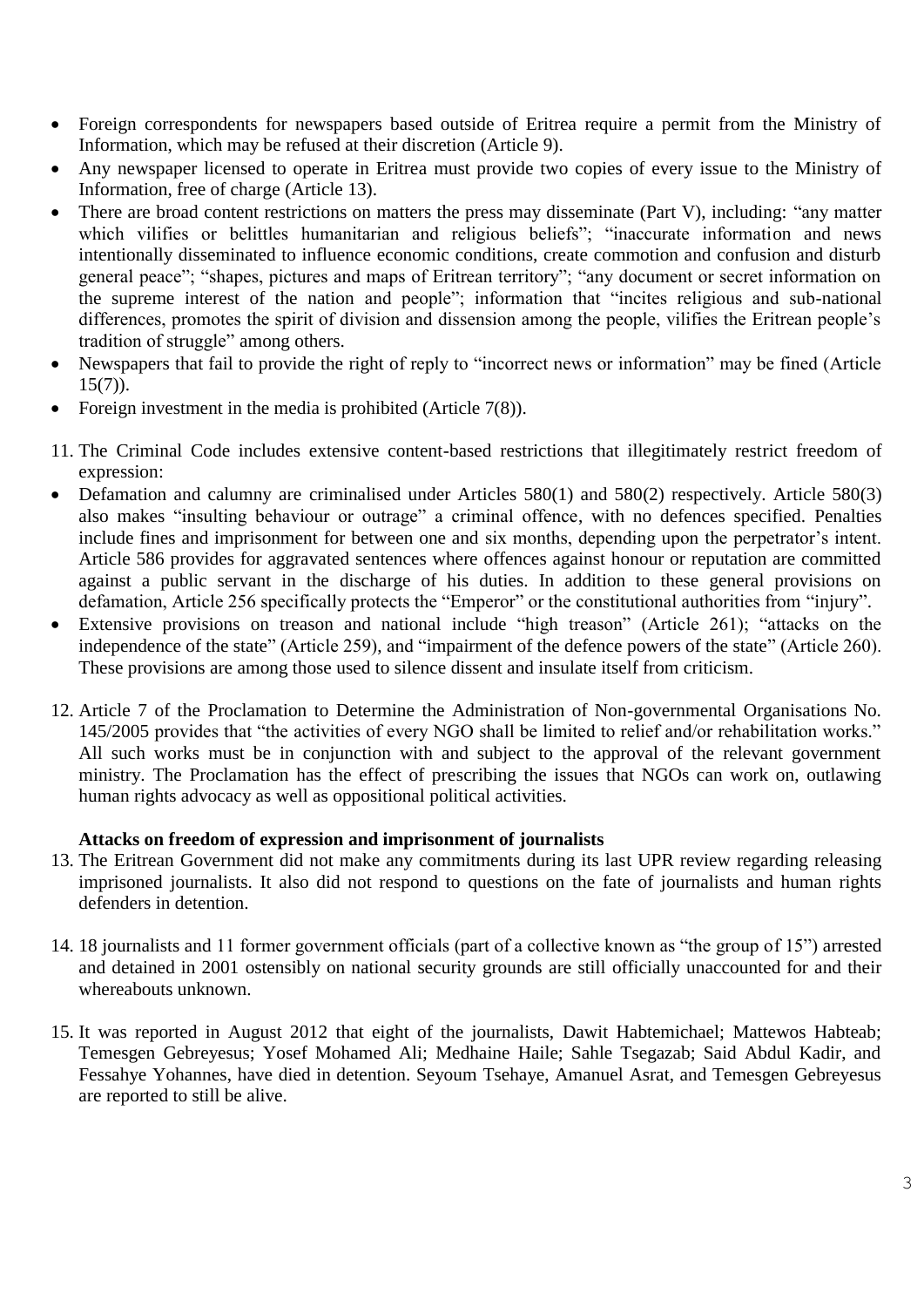- 16. Dawit Isaak, one of the journalists detained in the 2001 clampdown on independent media, remains in detention and is in poor mental and physical health. His lawyers have referred his case to the Africa Commission on Human and Peoples Rights (ACHPR).
- 17. In February 2009 the authorities shut down Radio Bana and 38 journalists working there were arrested and detained. Their fate is largely unknown.
- 18. A few days following the arrests of the Radio Bana's Journalists, the following people were arrested: Isaac Abraham, a journalist of *Eri TV*; Girmay Abraham of radio *Dimtsi Hafash* (The Voice of the Masses state radio); Mulubrhan Habtegebriel, a journalist, writer and translator; Meles Negusse, a young writer and poet; Tsegay (Temere'o) Peot; Zemenfes Haile, a writer; Petros Teferi (wedi Qeshi) both a writer and poet; Tesfagirgios Habte; Negassi Habtemariam, a veteran journalist at the state media; Mohammed Ali Dafla, a journalist from Radio Bana; Mohammed Said Osman, a journalist and head of Tigre branch in Radio Bana and well known poet among the Tigre people. It is not known where they are being held.
- 19. ARTICLE 19 has observed that the targeted imprisonment of journalists and human rights defenders has continued with impunity since 2009:
- In February 2011, radio journalists Nebiel Edris, Ahmed Usman and Mohamed Osman were arrested and detained.
- Tesfalidet "Topo" Mebrahtu, who used to report sports on state-owned radio *Dimtsi Hafash* and stateowned *Eri-TV*, was also arrested at the end of March 2011.
- Radio Bana journalist Yirgalem Fisseha Mebrahtu who was reportedly being held in solitary confinement in Mai Swra Prison was "released on bond" in early 2012 after being held for 10 months with relatives acting as guarantors. Her colleagues - Bereket Misghina, Wedi Misghina, Basilios Zemo, Wedi Zemo remain in custody.
- 20. The foreign media has been harassed and their transmission blocked. On 5 February 2013, *Al-Jazeera TV network* was blocked for 11 days because of allegedly carrying reports about demonstrations by Eritrean exiles outside Eritrean diplomatic missions in opposition to the government and in support of soldiers who had allegedly stormed the Ministry of Information on 21 January 2013 in what was believed to have been an attempted coup.
- 21. On 4 September 2012, Radio Erena, a Paris-based satellite radio station that broadcasts to Eritreans in Eritrea and to the Eritrean Diaspora, was a "victim of sabotage" that prevented it from being carried by the Arabsat radio and TV satellite service for three weeks. It had been previously been jammed on 14 August but was restored on 2 September.
- 22. Radio Erena's website was the target of a cyber-attack on 28 August 2012.

#### **Low Internet penetration levels and access to alternative sources of information**

- 23. Incredibly low Internet penetration levels and a lack of communications infrastructure remains a serious obstacle to the realisation of the rights to freedom of expression and information and hinders media development.
- 24. Mobile and fixed telephone reach in Eritrea is 5%, and only 6.2% of the population use the Internet. These are among the lowest rates in the world.